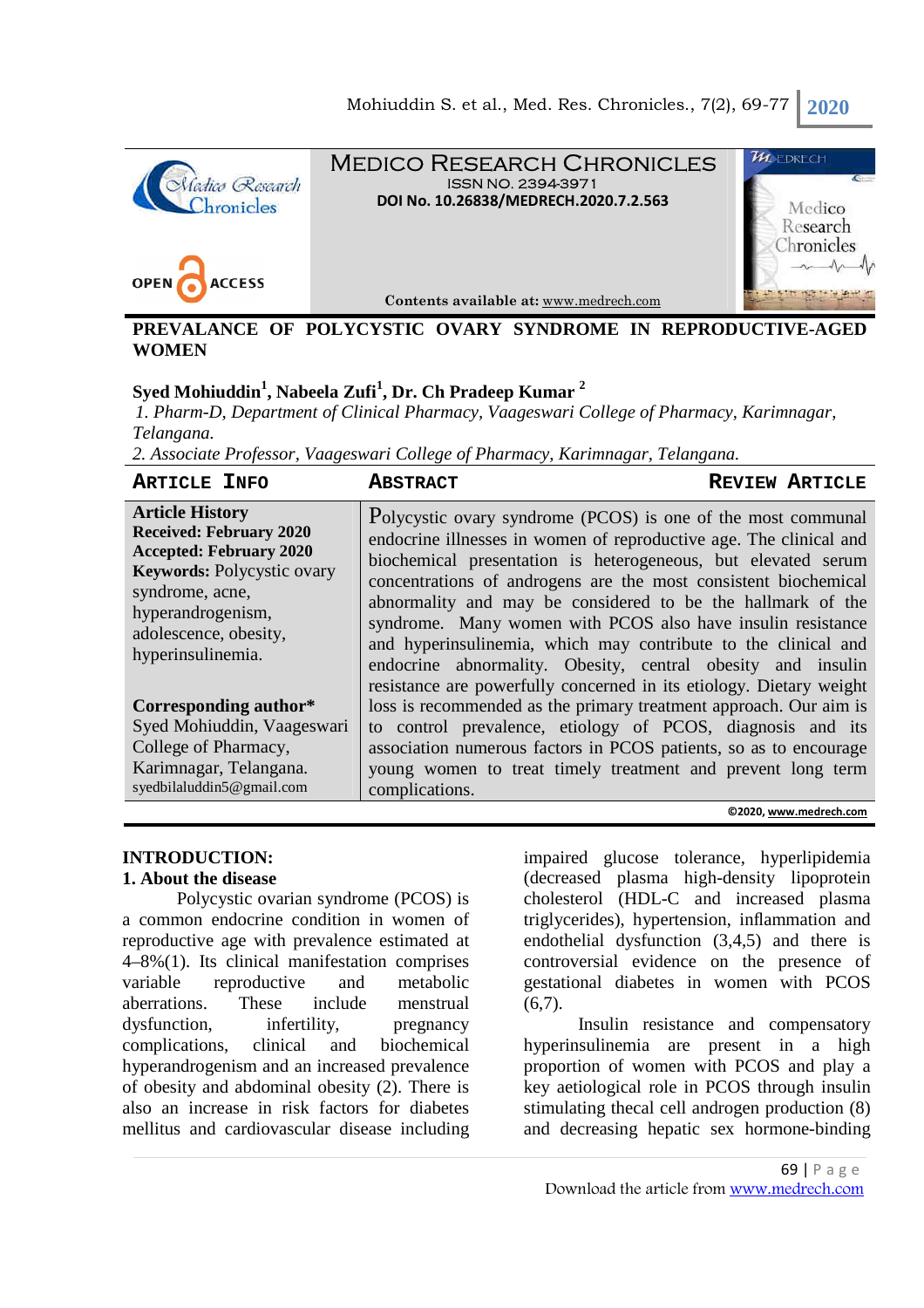globulin (SHBG) production (9), resulting in increased concentrations of total and free androgens. Thus, lean and overweight women with PCOS are generally more insulin resistant than body mass index (BMI) matched control women and insulin resistance in lean women with PCOS is augmented by the presence of insulin resistance associated with obesity (10). Not all women with PCOS exhibit hyperinsulinemia and insulin resistance (11), although insulin-resistant women with PCOS are more severely clinically affected than insulin-sensitive women with PCOS (12).

### **2. Signs and Symptoms of PCOS**

The characteristic demonstration of PCOS usually varies with age, young women mostly complaining of reproductive and psychological problems while older women complaining of metabolic symptoms (13). signs, symptoms, and laboratory values mutual in patients with PCOS. A thorough physical examination, medical history, and laboratory tests should be conducted to reach the appropriate diagnosis(14). In addition, in the one hand, challenging must include an assessment of the metabolic status of the patient, i.e., measurement of her body mass index (BMI), On the further pointer, screening for thyroid disorders thorough assessment of thyroid-stimulating hormone levels is considered important as thyroid disorders are a common cause of menstrual irregularity (15).

### **2.1 Hyperandrogenism**

Puberty is characterized by physiological hyperandrogenism(16). Multiple studies showed that testosterone levels rise during puberty and reach a peak adult level within a few years after menarche. (17-20).

### **2.2 Menstrual Irregularity**

Adolescents often exhibit physiological menstrual irregularities such as oligomenorrhea(21), typically during the first 2 years after menarche, owing to lack of maturation of hypothalamic-hypopituitaryovarian axis(22). Completed near observation of the menstrual cycle outlines, clinicians have to  $di$  erentiate physiological anovulation associated with puberty from pathological anovulation as a dysfunction identified in PCOS (23,24).

### **3. Etiology and Pathogenesis**

PCOS has been attributed to several causes including modification in lifestyle, diet, and stress. Initially, the ovaries were supposed to be the primary source, that usually the changes in the endocrine pattern. Genetic and familial environment factors (autosomal dominant inherited factors) were later added as etiological factors in the growth of PCOS. The environment factor may function in the utero or in early adolescent life, demonstrating clinically a few years later as PCOS. Familial incidence has been reported. The X-linked dominant mode of inheritance is also involved. Another view held for the incidence of PCOS is enhanced serine phosphorylation unification activity in the ovary (hyper androgen) and reduced insulin reception activity superficially (insulin resistance). Obesity is related to PCOS. The adipose tissue (fat) is considered an endocrine and immunomodulatory organ; it secretes leptin, adiponectin and cytokines which interfere with insulin signaling pathways in the liver and muscle resulting in insulin resistance, and hyperinsulinemia. Endogenous endorphin also stimulates insulin release and may contribute to insulin resistance. Hyperandrogenism and resulting anovulation were initially thought to arise primarily in the ovaries. Insulin induces LH to cause thecal hyperplasia and secrete androgens, testosterone and epi-androstenedione which are converted to estrogen in the granulose cells. Epiandrostenedione is converted in the peripheral fat to oestrone. This leads to a rise in estrogen and inhibin levels. These, in turn, cause a high LH surge. While oestrone level increases, the oestradiol level remains normal with the result that the oestrone/oestradiol ratio rises. Hyperandrogenism lowers the level of hepatic sex hormone-binding globulin (SHBG) so that the level of free testosterone rises leading to hirsutism. Androgen also suppresses the growth of the dominant follicle and prevents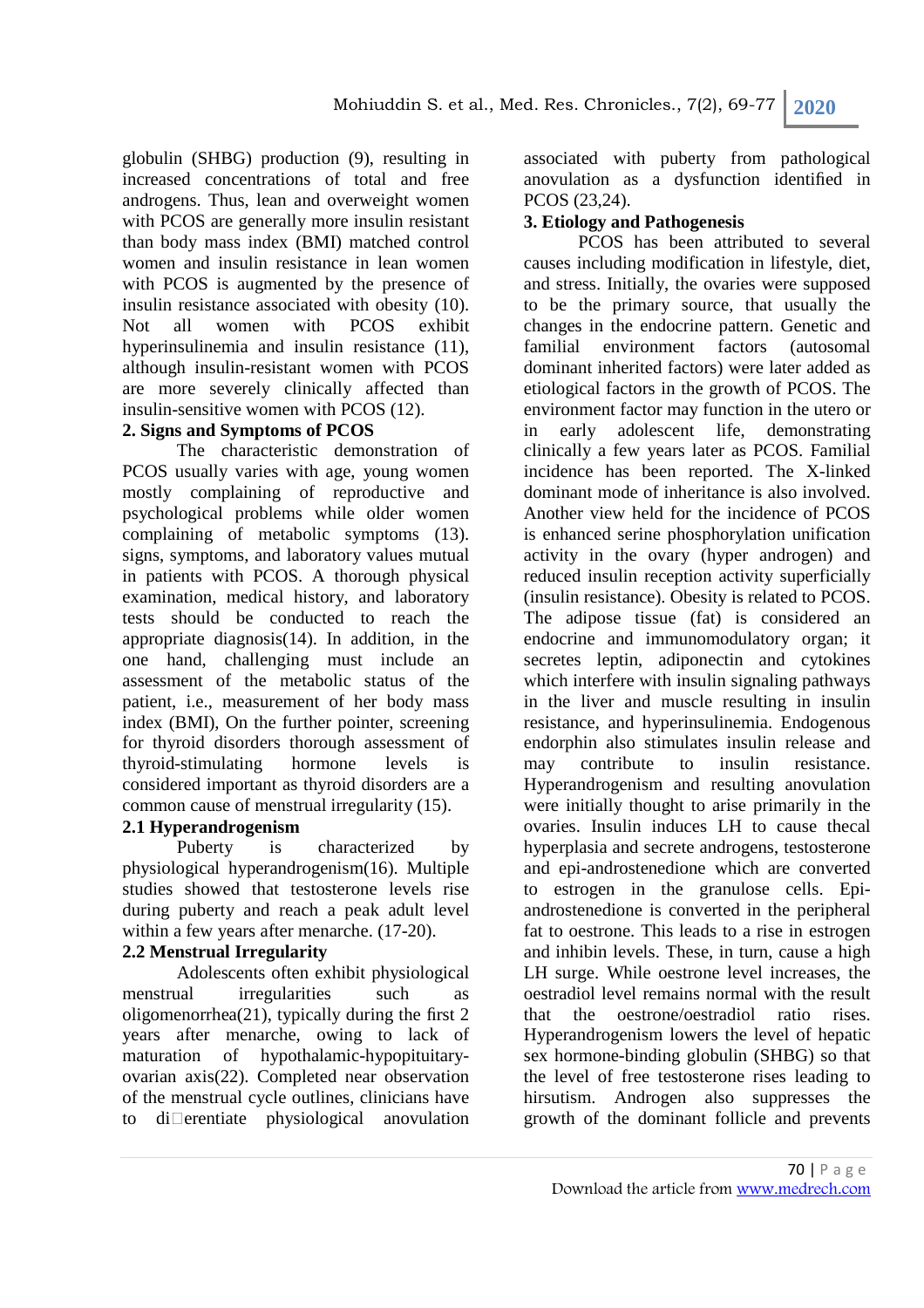apoptosis of smaller follicles which are normally destined to disappear in the late follicular phase. The polycystic ovarian syndrome may set in early adolescent life, but clinically manifest in the reproductive age with long-term implications of diabetes, hypertension, hyperlipidemia, and cardiovascular disease; this cluster of disorders is known as the 'X syndrome' (3).

### **3.1 Thyroid related to PCOS**

In hyperthyroidism, higher levels of sex hormone-binding globulin (SHBG), estradiol (E2), testosterone, androstenedione, luteinizing hormone (LH), and follicle-stimulating hormone (FSH) compared with the euthyroid state were established(25). In addition, hyperthyroidism is associated with irregular menstrual cycles, while ovulation is usually preserved in otherwise healthy women (26). In hypothyroidism, lower levels of SHBG, E2, testosterone, and androstenedione were described. Prolactin levels may be increased due to increased TRH secretion. Levels of LH and FSH were normal (25, 26). Hypothyroidism may be associated with ovarian cyst formation as shown in a case report (27). In gilts, hypothyroidism increased ovarian sensitivity to gonadotropin action and led to marked hypertrophy of ovaries as well as to the formation of multiple follicular cysts (28). Hypothyroidism may cause heavy, irregular menses, breakthrough bleeding, low endometrial thickness, ovulatory dysfunction, and sometimes non-proliferative endometrium due to anovulation(29).

### **3.2 Effect of obesity on the pathophysiology of PCOS**

Obesity may play a pathogenic role in the development of PCOS in susceptible individuals, as well as exacerbating the clinical and metabolic features of the syndrome. Obesity is present in 30–75% of women with the syndrome(30) and has a negative impact. Women who are obese more often have severe hyperandrogenism (hirsutism, menstrual abnormalities, and anovulation) than normalweight women with PCOS.

The distribution of body fat also has an important impact on the pathophysiology of PCOS. Studies have shown that 50–60% of women with PCOS have an abdominal distribution of body fat (central obesity), regardless of their body mass index (BMI) (31,32).

In women with PCOS, intravisceral adipocytes behave in an abnormal way in terms of their effects on the metabolic and hormonal profile. This abnormal adipocyte behavior is associated with defective insulin activity, leading to impaired glucose tolerance, hyperinsulinemia and insulin resistance.

There is no defect in the process by which insulin binds to its receptor in women with PCOS. Instead, visceral adipocytes are believed to express defects in insulin intracellular signaling. The β-subunits of the insulin receptor increase serine phosphorylation, which inhibits the intracellular transmission of the insulin message in the adipocytes, and decreases tyrosine phosphorylation. This defect is, in turn, translated into the decreased activity of the PI3K (phosphoinositide-3 kinase) enzyme, which is the key enzyme for the recruitment of GLUT-4 (glucose transporter-4). GLUT-4 is responsible for the insulin-dependent glucose uptake by the cells, so the reduction in its activity can, therefore, result in decreased cellular glucose uptake with an increased risk of glucose intolerance and type 2 diabetes(33).

### **4. Adolescence**

Acne is common during the adolescent years, whether or not PCOS is present, whereas hirsutism—associated with PCOS—typically develops over time. Hyperandrogenemia may be a more consistent marker for PCOS during the teenage years (34). As many as 85% of menstrual cycles are anovulatory during the first year after menarche, while up to 59% are still anovulatory during the third year following menarche (35). In one study, persisting oligomenorrhea was not predicted by increased androgens, polycystic ovaries on ultrasound or increased serum LH levels(36). Only around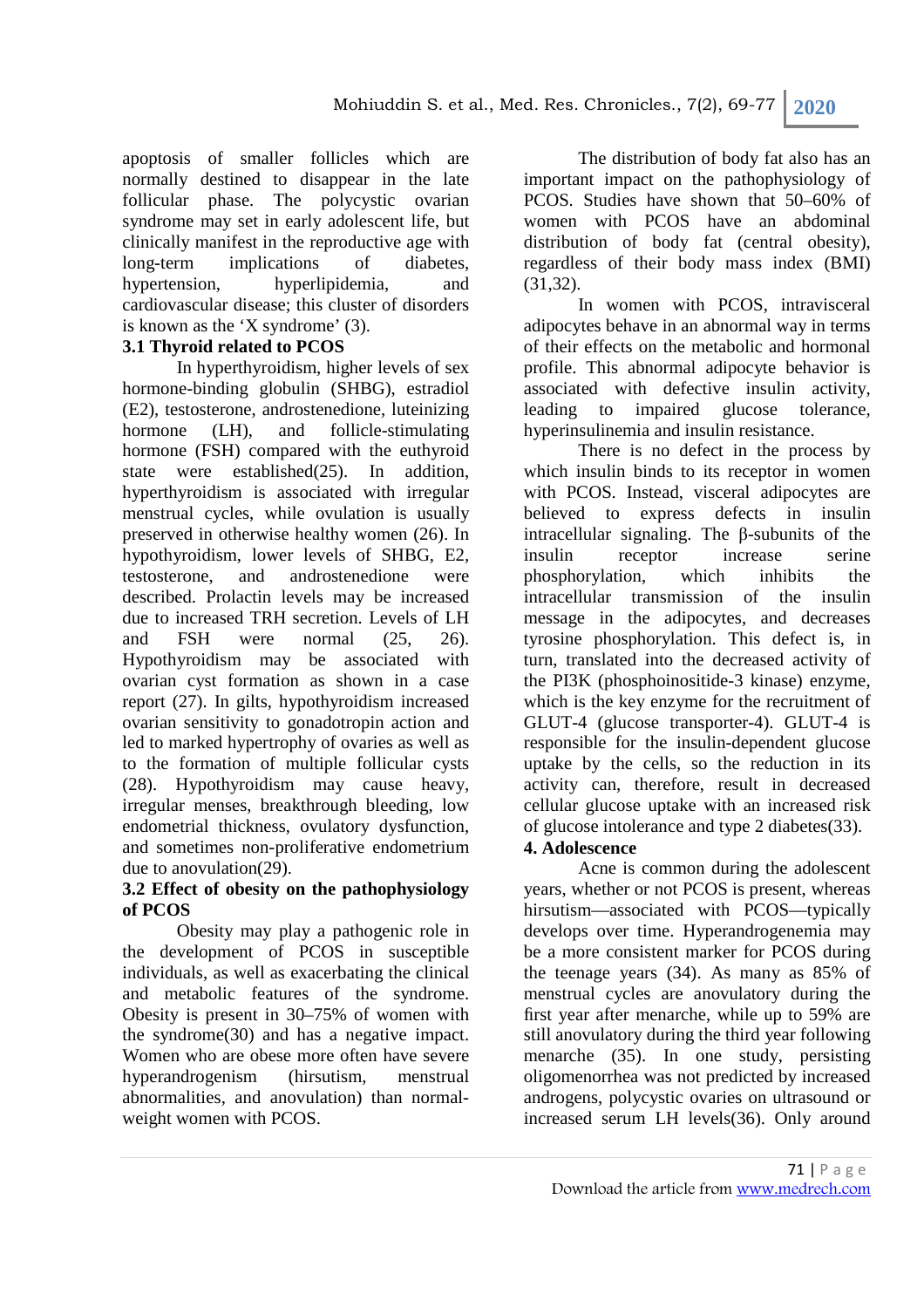40% of adolescent women with menstrual irregularity have polycystic ovaries on ultrasound(37).

## **5**. **Contraception**

Women with PCOS who do not desire pregnancy need contraception. No contraceptive methods are contraindicated in PCOS. Some of the features associated with PCOS [obesity, insulin resistance (IR), etc.] may represent a relative contraindication to the use of combined OCPs. Cycle control is usually achieved by the use of OCPs in women with PCOS. OCPs suppress LH secretion and lead to a decrease in ovarian androgen production. The estrogenic component increases the levels of SHBG, which, in turn, results in a decrease in circulating free T levels. The progestin in the pill can compete for 5areductase at the level of the androgen receptor. Oral contraception also decreases adrenal androgen production by a mechanism yet unclear, possibly due to a decrease in adrenocorticotropin hormone production (38).

### **6. COMPLICATIONS**

### **a. Reproductive aged women in PCOS**

The oligo- or anovulation associated with polycystic ovary syndrome can result in reduced fertility. The prolonged absence of ovulation also can result in continuous endometrial stimulation by estrogen, unopposed by progesterone. Thus, women have an increased risk of endometrial hyperplasia and possibly endometrial cancer. Regulating menstrual cycles to prevent endometrial hyperplasia is one of the major treatment goals. It is important to note that many of the treatments that improve insulin sensitivity, such as weight loss, metformin, and thiazolidinediones, may also increase the frequency of ovulation and, thus, improve fertility.

### **b. Metabolic Women**

With polycystic ovary syndrome are at a markedly increased risk of type 2 diabetes (39). Additionally, they may have an increased risk of gestational diabetes. Polycystic ovary syndrome is associated with several other

metabolic complications including central obesity, hypertension, dyslipidemia, nonalcoholic fatty liver disease, and obstructive sleep apnea. Surrogate markers for cardiovascular diseases, such as carotid artery intima-media thickness, coronary artery calcification, and C-reactive protein are also abnormal.

## **c. Psychological Issues**

Although research on psychological issues is limited, small studies have found that women with polycystic ovary syndrome have high prevalence rates of depression and reductions in health-related quality of life and sexual satisfaction. In addition, eating disorders may be more prevalent(40).

### **7. DIAGNOSIS**

There are several diagnostic guidelines for polycystic ovary syndrome, and although different, each relies on combinations of 3 major elements to make the diagnosis: ovulatory dysfunction, hyperandrogenism (clinical or biochemical), and ovarian morphology. The National Institutes of Health (NIH)(41) and Androgen Excess Society (42) criteria emphasize the importance of androgen excess in the diagnosis, nothing that this identifies a phenotype at greater risk for metabolic complications. In contrast, the Rotterdam definition includes a phenotype that does NOT exhibit androgen excess: anovulation and polycystic ovarian morphology, but no hirsutism(43).

There are several nuances to consider in the diagnosis.

- Polycystic ovarian morphology, as defined by the Rotterdam criteria, requires transvaginal ultrasonography, which must demonstrate 12 or more follicles measuring 2-9 mm in diameter in each ovary, or increased ovarian volume  $(>10 \text{ mL})$  in the absence of a dominant follicle >10 mm.
- Testosterone measurements are often inaccurate in the normal female and polycystic ovary syndrome range, and the definition of "hyperandrogenemia" is often vague.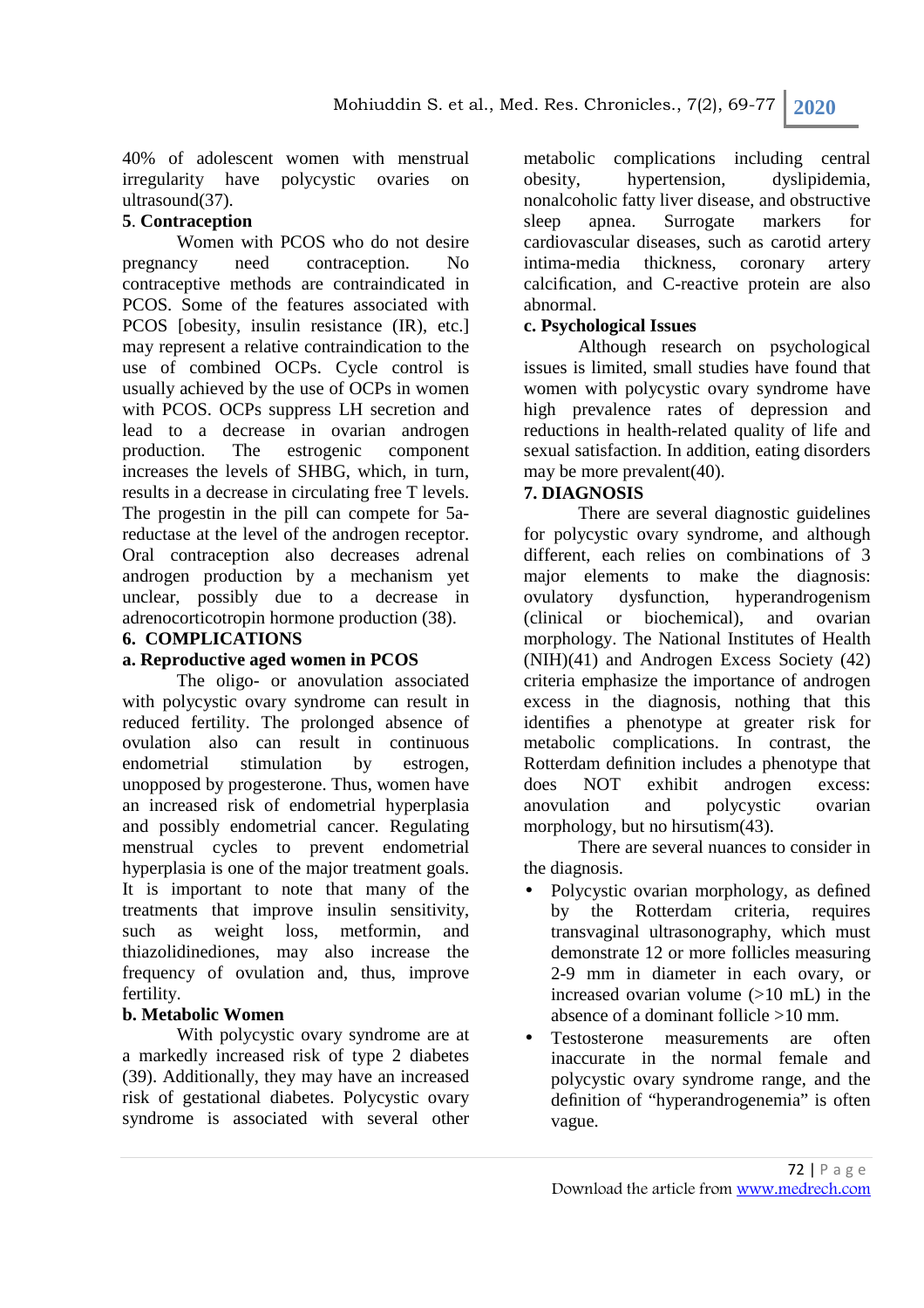• While ovulatory dysfunction typically results in oligomenorrhea, many women with irregular ovulation have "regular" menses. Thus, a history of regular menses does not rule out polycystic ovary syndrome(42)

## **7.1 Cycle Control**

Women with polycystic ovary syndrome have many of the established risk factors for endometrial cancer and its precursor, endometrial hyperplasia. These include irregular menses, lack of progesterone, unopposed estrogen exposure, obesity, insulin resistance, and diabetes. Women with polycystic ovary syndrome appear to have an almost threefold increased risk for endometrial cancer (44).

### **7.2 Polycystic Ovaries on Ultrasonography**

Normal physiological changes and variations in the volume and size of the ovaries during puberty make ultrasonography findings controversial for the diagnosis of PCOS(45).

### **8. Treatment:**

### **Lifestyle modification in polycystic ovary syndrome**

It is well documented that modest weight loss (5–14%) via energy restriction improves CVD risk factors, hormonal profile and reproductive function in overweight and obese women with PCOS. Improvements include reductions in abdominal fat, blood glucose, blood lipids and IR(46-50), improvements in menstrual cyclicity, ovulation and fertility(46-53)

### **Exercise training**

It is well known that exercise training improves an array of health-related outcomes, including protection against the development of CVD and diabetes, reduced morbidity and mortality(55-58), and psychological benefits including improvements in mood and psychological well-being(59-61).

### **Hormonal Therapy**

If pregnancy is not desired, hormonal contraceptive agents containing estrogen and progestin can be used to provide endometrial protection and treat symptoms of hyperandrogenism. Cyclic therapy, such as oral contraceptives, induces regular withdrawal bleeding, thus preventing endometrial hyperplasia.

### **Anti-Androgen Therapy**

Spironolactone (50-100 mg twice daily) effectively treats hirsutism. Spironolactone is often used in combination with oral contraceptives because of the additive effects of androgen suppression (oral contraceptives) and androgen blockade (spironolactone). Spironolactone is contraindicated during pregnancy because of potential teratogenicity

### **Metformin**

Metformin has become a general treatment because it improves ovulation, insulin sensitivity, and possibly hyperandrogenemia(62). It is commonly used to treat infertility, either alone or in combination with clomiphene citrate. Because it increases ovulation in some women. The decision to prescribe this drug should be made on an individual basis (63).

### **CONCLUSION:**

Polycystic ovary syndrome (PCOS) is one of the most common endocrine disorders in women of reproductive age and can be associated with multiple long-term health risks and substantial psychological impact. Patients must be counseled regarding the long duration of treatment that includes lifestyle modifications along with systemic treatment. The risks of PCOS increases with the presence of one or more identified predisposing factors. Hence careful monitoring and proper management of identified predisposing factors not only delays but also helpful inadequate management of the disease.

### **REFERENCES:**

1. Knochenhauer ES, Key TJ, Kahsar-Miller M, Waggoner W, Boots LR, Azziz R. Prevalence of the polycystic ovary syndrome in unselected black and white women of the southeastern United States: a prospective study. The Journal of Clinical Endocrinology & Metabolism. 1998 Sep 1;83(9):3078-82.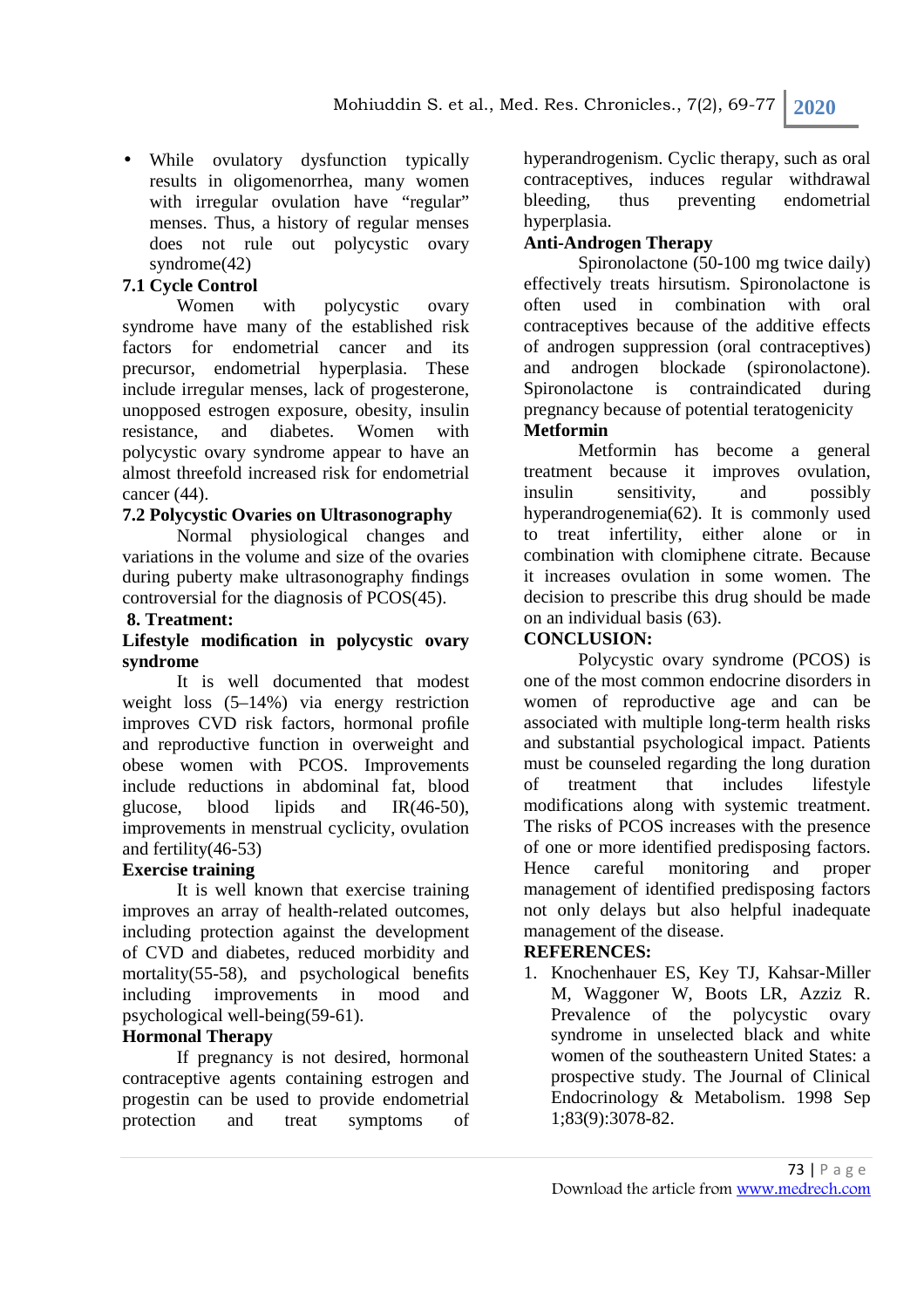Mohiuddin S. et al., Med. Res. Chronicles., 7(2), 69-77 **2020**

- 2. Azziz R, Woods KS, Reyna R, Key TJ, Knochenhauer ES, Yildiz BO. The prevalence and features of the polycystic ovary syndrome in an unselected population. The Journal of Clinical Endocrinology & Metabolism. 2004 Jun 1;89(6):2745-9.
- 3. Solomon CG. The epidemiology of polycystic ovary syndrome: prevalence and associated disease risks. Endocrinology and metabolism clinics of North America. 1999 Jun 1;28(2):247-63.
- 4. Paradisi G, Steinberg HO, Hempfling A, Cronin J, Hook G, Shepard MK, Baron AD. Polycystic ovary syndrome is associated with endothelial dysfunction. Circulation. 2001 Mar 13;103(10):1410-5.
- 5. Hart R, Hickey M, Franks S. Definitions, prevalence and symptoms of polycystic ovaries and polycystic ovary syndrome. Best Practice & Research Clinical Obstetrics & Gynaecology. 2004 Oct 1;18(5):671-83.
- 6. Mikola M, Hiilesmaa V, Halttunen M, Suhonen L, Tiitinen A. Obstetric outcome in women with the polycystic ovarian syndrome. Human reproduction. 2001 Feb 1;16(2):226-9.
- 7. Haakova L, Cibula D, Rezabek K, Hill M, Fanta M, Zivny J. Pregnancy outcome in women with PCOS and in controls matched by age and weight. Human Reproduction. 2003 Jul 1;18(7):1438-41.
- 8. Barbieri RL, Makris A, Randall RW, Daniels G, Kistner RW, Ryan KJ. Insulin stimulates androgen accumulation in incubations of ovarian stroma obtained from women with hyperandrogenism. The Journal of Clinical Endocrinology & Metabolism. 1986 May 1;62(5):904-10.
- 9. Plymate SR, Matej LA, Jones RE, Friedl KE. Inhibition of sex hormone-binding globulin production in the human hepatoma (Hep G2) cell line by insulin and prolactin. The Journal of Clinical Endocrinology & Metabolism. 1988 Sep 1;67(3):460-4.
- 10. Acién P, Quereda F, Matallín P, Villarroya E, López-Fernández JA, Acién M, Mauri M, Alfayate R. Insulin, androgens, and obesity in women with and without polycystic ovary syndrome: a heterogeneous group of disorders. Fertility and sterility. 1999 Jul 1;72(1):32-40.
- 11. Dale PO, Tanbo T, Vaaler S, Åbyholm T. Bodyweight, hyperinsulinemia, and gonadotropin levels in the polycystic ovarian syndrome: evidence of two distinct populations. Fertility and sterility. 1992 Sep 1;58(3):487-91.
- 12. DeUgarte CM, Bartolucci AA, Azziz R. Prevalence of insulin resistance in the polycystic ovary syndrome using the homeostasis model assessment. Fertility and sterility. 2005 May 1;83(5):1454-60.
- 13. Teede HJ, Misso ML, Deeks AA, Moran LJ, Stuckey BG, Wong JL, Norman RJ, Costello MF. Guideline Development Groups. Assessment and management of polycystic ovary syndrome: summary of an evidence-based guideline. Medical Journal of Australia. 2011; 195:S65-112.
- 14. Witchel SF, Oberfield S, Rosenfield RL, Codner E, Bonny A, Ibáñez L, Pena A, Horikawa R, Gomez-Lobo V, Joel D, Tfayli H. The diagnosis of polycystic ovary syndrome during adolescence. Hormone research in paediatrics. 2015; 83(6):376-89.
- 15. Kamangar F, Okhovat JP, Schmidt T, Beshay A, Pasch L, Cedars MI, Huddleston H, Shinkai K. Polycystic ovary syndrome: special diagnostic and therapeutic considerations for children. Pediatric dermatology. 2015 Sep;32(5):571-8.
- 16. Kahsar-Miller MD, Nixon C, Boots LR, Go RC, Azziz R. Prevalence of polycystic ovary syndrome (PCOS) in first-degree relatives of patients with PCOS. Fertility and sterility. 2001 Jan 1;75(1):53-8.
- 17. Moll Jr GW, Rosenfield RL. Plasma free testosterone in the diagnosis of adolescent polycystic ovary syndrome. The Journal of pediatrics. 1983 Mar 1;102(3):461-4.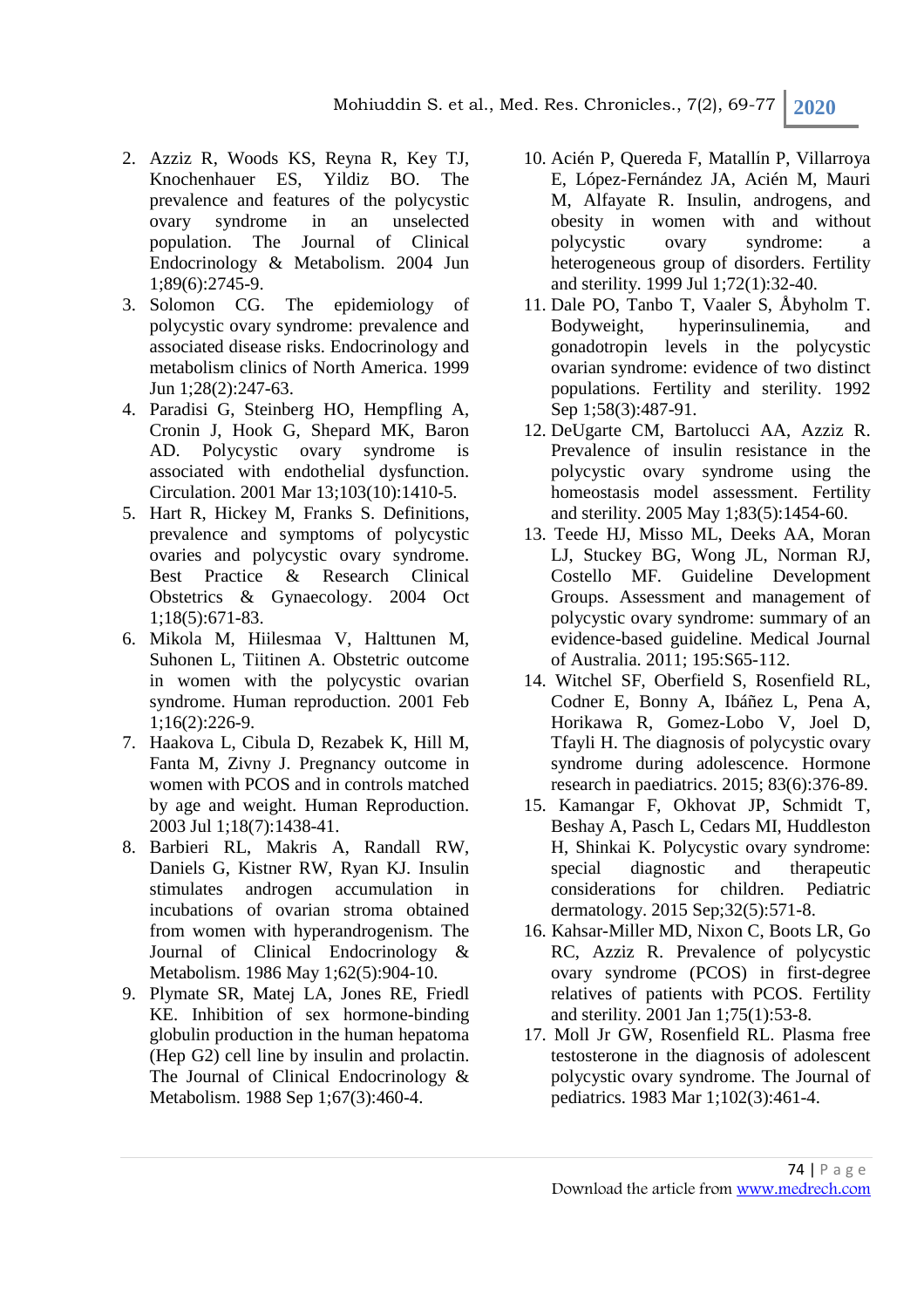- 18. Van Hooff MH, Voorhorst FJ, Kaptein MB, Hirasing RA, Koppenaal C, Schoemaker J. Insulin, androgen, and gonadotropin concentrations, body mass index, and waist to hip ratio in the first years after menarche in girls with regular menstrual cycles, irregular menstrual cycles, or oligomenorrhea. The Journal of Clinical Endocrinology & Metabolism. 2000 Apr 1;85(4):1394-400.
- 19. Mortensen M, Ehrmann DA, Littlejohn E, Rosenfield RL. Asymptomatic volunteers with a polycystic ovary are a functionally distinct but heterogeneous population. The Journal of Clinical Endocrinology & Metabolism. 2009 May 1;94(5):1579-86.
- 20. Rosenfield RL. Adolescent anovulation: maturational mechanisms and implications. The Journal of Clinical Endocrinology & Metabolism. 2013 Sep 1;98(9):3572-83.
- 21. Powers SE, Uliassi NW, Sullivan SD, Tuchman LK, Mehra R, Gomez-Lobo V. Trends in standard workup performed by pediatric subspecialists for the diagnosis of adolescent polycystic ovary syndrome. Journal of pediatric and adolescent gynecology. 2015 Feb 1;28(1):43-6.
- 22. Tfayli H, Arslanian S. Menstrual health and the metabolic syndrome in adolescents. Annals of the New York Academy of Sciences. 2008;1135:85.
- 23. Franks S. Adult polycystic ovary syndrome begins in childhood. Best Practice & Research Clinical Endocrinology & Metabolism. 2002 Jun 1;16(2):263-72.
- 24. WIKSTEN‐ALMSTRÖMER MA, Hirschberg AL, Hagenfeldt K. Prospective follow‐up of menstrual disorders in adolescence and prognostic factors. Acta obstetricia et gynecologica Scandinavica. 2008 Nov;87(11):1162-8.
- 25. Krassas GE, Poppe K, Glinoer D. Thyroid function and human reproductive health. Endocrine reviews. 2010 Oct 1;31(5):702- 55.
- 26. Unuane D, Tournaye H, Velkeniers B, Poppe K. Endocrine disorders & female

infertility. Best Practice & Research Clinical Endocrinology & Metabolism. 2011 Dec 1;25(6):861-73.

- 27. .Hansen KA, Tho SP, Hanly M, Moretuzzo RW, McDonough PG. Massive ovarian enlargement in primary hypothyroidism. Fertility and sterility. 1997 Jan 1;67(1):169- 71.
- 28. Hochereau-de Reviers MT, Copin M, Seck M, Monet-Kuntz C, Cornu C, Fontaine I, Perreau C, Elsen JM. Stimulation of testosterone production by PMSG injection in the ovine male: effect of breed and age and application to males carrying or not carrying the "F" Booroola gene. Animal Reproduction Science. 1990 Aug 1;23(1):21-32.
- 29. Fraczek M, Szumala-Kakol A, Dworacki G, Sanocka D, Kurpisz M. In vitro reconstruction of inflammatory reaction in human semen: effect on sperm DNA fragmentation. Journal of reproductive immunology. 2013 Nov 1;100(1):76-85.
- 30. Ehrmann DA. Polycystic ovary syndrome. New England Journal of Medicine. 2005 Mar 24:352(12):1223-36.
- 31. Horejsi R, Möller R, Rackl S, Giuliani A, Freytag U, Crailsheim K, Sudi K, Tafeit E. Android subcutaneous adipose tissue topography in lean and obese women suffering from PCOS: comparison with type 2 diabetic women. American Journal of Physical Anthropology: The Official Publication of the American Association of Physical Anthropologists. 2004 Jul;124(3):275-81.
- 32. Kirchengast S, Huber J. Body composition characteristics and body fat distribution in lean women with polycystic ovary syndrome. Human Reproduction. 2001 Jun 1;16(6):1255-60.
- 33. Ek I, Arner P, Rydén M, Holm C, Thörne A, Hoffstedt J, Wahrenberg H. A unique defect in the regulation of visceral fat cell lipolysis in the polycystic ovary syndrome as an early link to insulin resistance. Diabetes. 2002 Feb 1;51(2):484-92.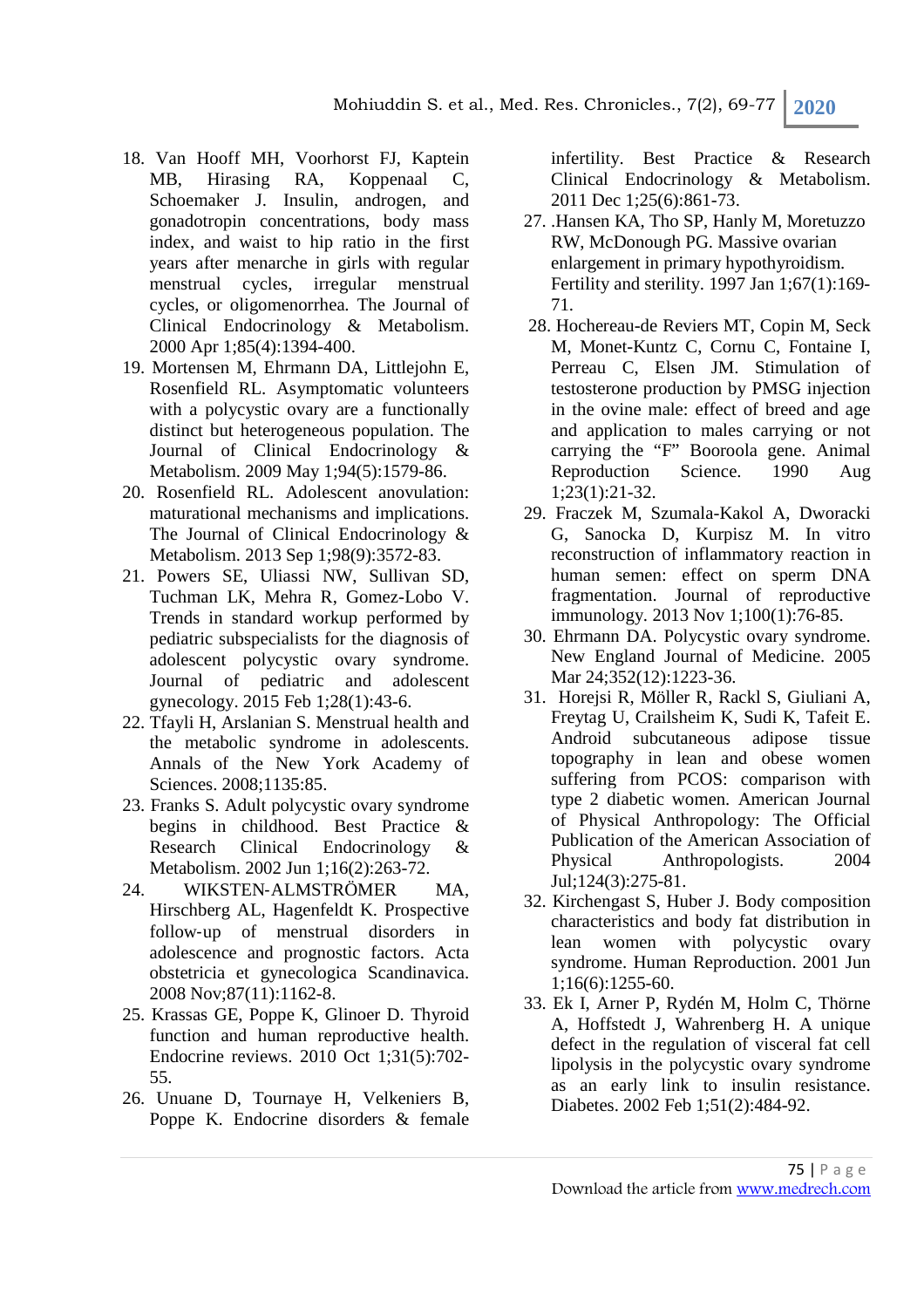Mohiuddin S. et al., Med. Res. Chronicles., 7(2), 69-77 **2020**

- 34. Swaroop A, Jaipuriar AS, Kumar P, Bagchi D. Efficacy of a novel fenugreek seed extract (Furocyst) in polycystic ovary syndrome (PCOS). Planta Medica. 2016 Dec;82(S 01):P1097.
- 35. Apter D. Endocrine and metabolic abnormalities in adolescents with a PCOSlike condition: consequences for adult reproduction. Trends in Endocrinology & Metabolism. 1998 Feb 1;9(2):58-61.
- 36. Van Hooff MH, Voorhorst FJ, Kaptein MB, Hirasing RA, Koppenaal C, Schoemaker J. Predictive value of menstrual cycle pattern, body mass index, hormone levels and polycystic ovaries at age 15 years for oligo‐amenorrhoea at age 18 years. Human Reproduction. 2004 Feb 1;19(2):383-92.
- 37. Venturoli S, Porcu E, Fabbri R, Pluchinotta V, Ruggeri S, Macrelli S, Paradisi R, Flamigni C. Longitudinal change of sonographic ovarian aspects and endocrine parameters in irregular cycles of adolescence. Pediatric research. 1995 Dec; 38(6): 974-80.
- 38. Yildiz BO. Oral contraceptives in polycystic ovary syndrome: risk-benefit assessment. InSeminars in reproductive medicine 2008 Jan (Vol. 26, No. 01, pp. 111-120). © Thieme Medical Publishers.
- 39. Legro RS, Kunselman AR, Dodson WC, Dunaif A. Prevalence and predictors of risk for type 2 diabetes mellitus and impaired glucose tolerance in polycystic ovary syndrome: a prospective, controlled study in 254 affected women. The journal of clinical endocrinology & metabolism. 1999 Jan 1;84(1):165-9.
- 40. Knowler WC, Barrett-Connor E, Fowler SE, Hamman RF, Lachin JM, Walker EA, Nathan DM. Reduction in the incidence of type 2 diabetes with lifestyle intervention or metformin. The New England journal of medicine. 2002 Feb;346(6):393-403.
- 41. Zawadzki JK, Dunaif A. Diagnostic criteria for polycystic syndrome: towards a rational approach. Dunaif A, Givens JR, Haseltine FP, and others, Eds. Polycystic ovary

syndrome. Boston: Blackwell Scientific. 1992:337-84.

- 42. Azziz R, Carmina E, Dewailly D, Diamanti-Kandarakis E, Escobar-Morreale HF, Futterweit W, Janssen OE, Legro RS, Norman RJ, Taylor AE, Witchel SF. The Androgen Excess and PCOS Society criteria for the polycystic ovary syndrome: the complete task force report. Fertility and sterility. 2009 Feb 1;91(2):456-88.
- 43. Franks S. Diagnosis of polycystic ovarian syndrome: in defense of the Rotterdam criteria. The Journal of Clinical Endocrinology & Metabolism. 2006 Mar 1;91(3):786-9.
- 44. Chittenden BG, Fullerton G, Maheshwari A, Bhattacharya S. Polycystic ovary syndrome and the risk of gynaecological cancer: a systematic review. Reproductive biomedicine online. 2009 Jan 1;19(3):398- 405.
- 45. Dewailly D, Lujan ME, Carmina E, Cedars MI, Laven J, Norman RJ, Escobar-Morreale HF. Definition and significance of polycystic ovarian morphology: a task force report from the Androgen Excess and Polycystic Ovary Syndrome Society. Human reproduction update. 2014 May 1;20(3):334-52.
- 46. Holte J, Bergh T, Berne CH, Wide L, Lithell H. Restored insulin sensitivity but persistently increased early insulin secretion after weight loss in obese women with polycystic ovary syndrome. The Journal of Clinical Endocrinology & Metabolism. 1995 Sep 1;80(9):2586-93.
- 47. Moran LJ, Noakes M, Clifton PM, Tomlinson L, Norman RJ. Dietary composition in restoring reproductive and metabolic physiology in overweight women with polycystic ovary syndrome. The Journal of Clinical Endocrinology & Metabolism. 2003 Feb 1;88(2):812-9.
- 48. Andersen P, Seljeflot I, Abdelnoor M, Arnesen H, Dale PO, Løvik A, Birkeland K. Increased insulin sensitivity and fibrinolytic capacity after dietary<br>intervention in obese women with intervention in obese women with